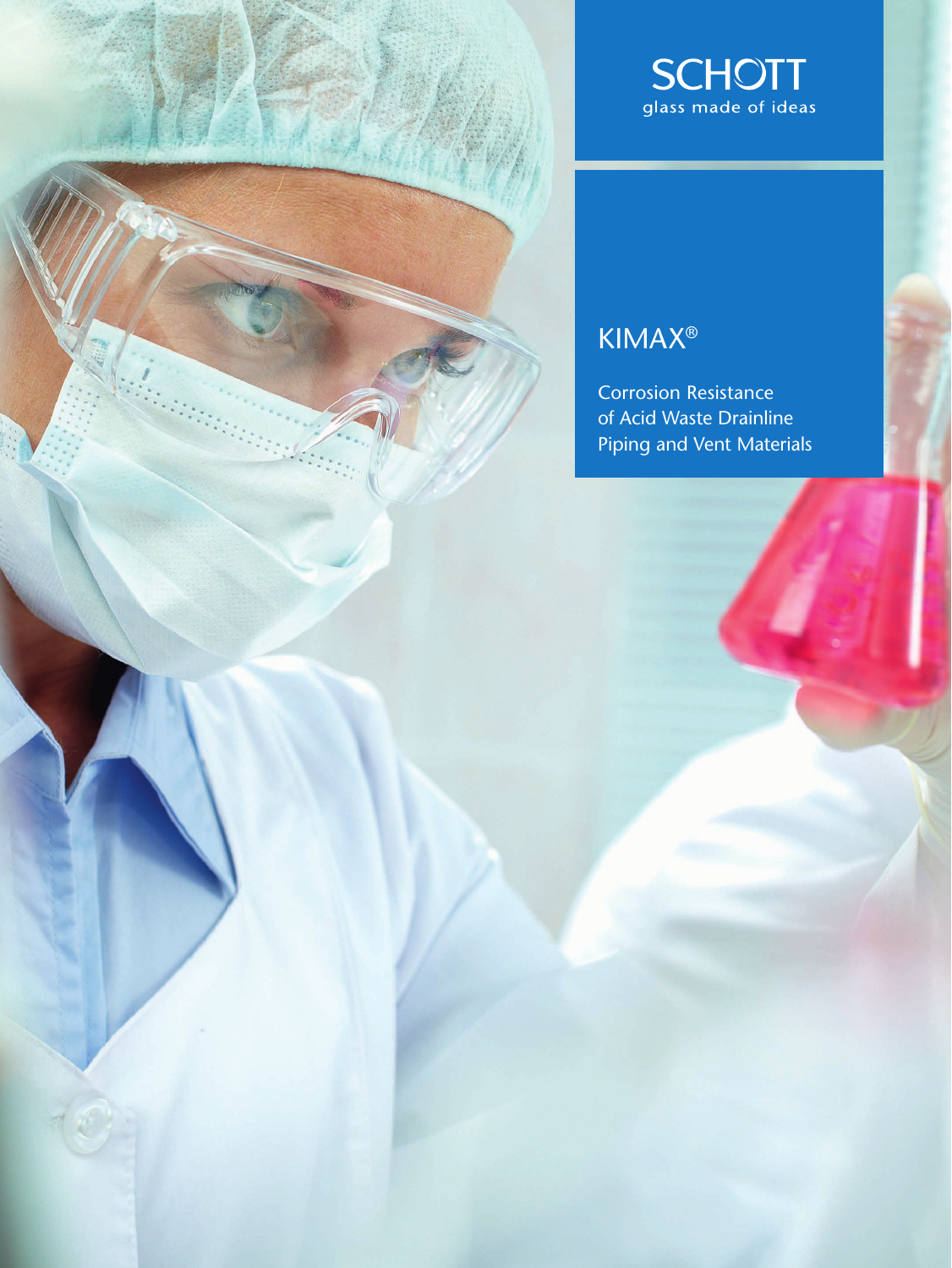### Corrosion Resistance of Acid Waste Drainline Piping and Vent Materials

| Maximum Operating Temperature <sup>1</sup>                                                                     |                           |                   |                                      |         |              |                                                 |               |
|----------------------------------------------------------------------------------------------------------------|---------------------------|-------------------|--------------------------------------|---------|--------------|-------------------------------------------------|---------------|
|                                                                                                                | 250°F                     | 250°F             | 250°F                                | 250°F   | 150°F        |                                                 | 180°F         |
| Materials:<br>A – Very Good Service to oper.                                                                   |                           |                   |                                      |         |              |                                                 |               |
| limit of material. (see table)                                                                                 |                           |                   |                                      |         |              |                                                 |               |
| B - Moderate Service                                                                                           |                           |                   |                                      |         |              |                                                 |               |
| C - Limited or Variable Service                                                                                |                           |                   |                                      |         |              |                                                 |               |
| F - Unsatisfactory                                                                                             |                           |                   |                                      |         |              |                                                 |               |
| <b>Chemicals:</b>                                                                                              | KIMAX® Borosilicate Class |                   | 304 Stainless Steel; Fe. 18 Cr, 8 Ni |         |              | Polyvinyl Chloride rigid or unplasticized 150°F |               |
| Solids assumed in solution.                                                                                    |                           |                   |                                      |         |              |                                                 |               |
| Room temperatures assumed unless                                                                               |                           |                   |                                      |         |              |                                                 |               |
| otherwise stated.                                                                                              |                           |                   |                                      |         |              |                                                 |               |
| Data represented is to be used as                                                                              |                           |                   |                                      |         |              |                                                 |               |
| a guide only. For specific information,                                                                        |                           |                   |                                      |         |              |                                                 |               |
| test under actual operating conditions.                                                                        |                           | High Silicon Iron |                                      | Teflon® | Polyethylene |                                                 | Polypropylene |
|                                                                                                                |                           |                   |                                      |         |              |                                                 |               |
| Acetaldehyde CH <sub>3</sub> CHO                                                                               | A                         | Α                 | A                                    | Α       | F            | A                                               | B             |
| Acetic Acid, 100%, CH <sub>3</sub> COOH                                                                        | A                         | A                 | F                                    | Α       | F            | F                                               | C             |
| Acetic Acid, (Dilute) 50%                                                                                      | А                         | Α                 | В                                    | Α       | C            | C                                               | Α             |
| Acetic Anhydride, (CH <sub>3</sub> CO) <sub>2</sub> O                                                          | A                         | Α                 | B                                    | Α       | B            | F                                               | C             |
| Acetone, CH <sub>3</sub> COCH <sub>3</sub><br>Alcohol, Amyl CH <sub>3</sub> (CH <sub>2</sub> ) <sub>4</sub> OH | А<br>А                    | Α<br>B            | Α<br>B                               | Α<br>Α  | F<br>C       | F<br>F                                          | В<br>C        |
| Alcohol, Butyl C <sub>4</sub> H <sub>9</sub> OH                                                                | A                         | Α                 | Α                                    | Α       | B            | F                                               | B             |
| Allyl Chloride CH2CHCH2CL                                                                                      | А                         | Α                 | B                                    | Α       | F            | F                                               | F             |
| Aluminium Chloride, AlCl3                                                                                      | А                         | B                 | F                                    | Α       | Α            | А                                               | Α             |
| Aluminium Hydroxide, AL(OH)3                                                                                   | А                         | В                 | Α                                    | Α       | B            | Α                                               | Α             |
| Aluminium Sulfate, Al2(SO <sub>4</sub> ) <sub>3</sub>                                                          | А                         | B                 | F                                    | Α       | Α            | Α                                               | Α             |
| Alums, Conc., $\text{Al}_2(\text{SO}_4)_3 \cdot \text{K}_2\text{SO}_4$ , etc.                                  | А                         | Α                 | F                                    | Α       | A            | F                                               | Α             |
| Ammonium Carbonate, (NH <sub>4</sub> ) <sub>2</sub> CO <sub>3</sub>                                            | A                         | B                 | B                                    | A       | Α            | A                                               | Α             |
| Ammonium Chloride, NH <sub>4</sub> Cl                                                                          | А                         | В                 | F                                    | Α       | Α            | Α                                               | Α             |
| Ammonium Fluoride NH <sub>4</sub> F 25%                                                                        | F<br>А                    | F                 | C<br>Α                               | Α<br>Α  | Α<br>Α       | Α<br>Α                                          | Α             |
| Ammonium Hydroxide, NH <sub>4</sub> OH<br>Amyl Acetate, C <sub>5</sub> H <sub>11</sub> COOCH <sub>3</sub>      | А                         | В<br>Α            | Α                                    | Α       | F            | F                                               | Α<br>F        |
| Amyl Chloride, C <sub>5</sub> H <sub>11</sub> Cl                                                               | A                         | B                 | A                                    | A       | F            | F                                               | F             |
| Antimony Trichloride, SbCl3                                                                                    | А                         | В                 | F                                    | Α       | А            | Α                                               | В             |
| Aniline C <sub>6</sub> H <sub>5</sub> NH <sub>2</sub>                                                          | А                         | B                 | Α                                    | Α       | F            | F                                               | B             |
| Aniline Hydrochloride C6H5NH2 · HCI                                                                            | A                         | B                 | F                                    | Α       | B            | F                                               | F             |
| Ammonia (Gas), (Moist), NH <sub>3</sub>                                                                        | А                         | В                 | Α                                    | Α       | Α            | Α                                               | B             |
| Arsenic Acid, HAsO <sub>3</sub>                                                                                | А                         | В                 | F                                    | Α       | Α            | А                                               | C             |
| Barium Carbonate, BaCO <sub>3</sub>                                                                            | A                         | В                 | B                                    | A       | Α            | Α                                               | Α             |
| Barium Chloride, BaCl2<br>Barium Hydroxide, Ba(OH)2                                                            | A<br>A                    | B<br>В            | C<br>B                               | Α<br>Α  | Α<br>Α       | A<br>A                                          | A<br>Α        |
| Barium Sulfate, BaSO <sub>4</sub>                                                                              | A                         | B                 | B                                    | A       | Α            | A                                               | Α             |
| Barium Sulfide, BaS                                                                                            | А                         | В                 | B                                    | Α       | А            | Α                                               | Α             |
| Benzaldehyde, C <sub>6</sub> H <sub>5</sub> CHO 100%                                                           | А                         | B                 | B                                    | Α       | F            | F                                               | C             |
| Benzene, C <sub>6</sub> H <sub>6</sub>                                                                         | А                         | A                 | В                                    | В       | F            | F                                               | F             |
| Benzoic Acid, C6H5COOH                                                                                         | А                         | В                 | В                                    | Α       | Α            | Α                                               | В             |
| Borax, $Na2B4O7 \cdot IOH2O$                                                                                   | А                         | B                 | B                                    | Α       | Α            | А                                               | Α             |
| Boric Acid, H <sub>3</sub> BO <sub>3</sub>                                                                     | A                         | В                 | В                                    | А       | A            | Α                                               | А             |
| Bromine, (Wet), Br2                                                                                            | A<br>А                    | F                 | F                                    | A<br>Α  | F<br>F       | F<br>F                                          | F<br>F        |
| Butane C <sub>4</sub> H <sub>10</sub><br>Butyl Acetate, C <sub>4</sub> H <sub>9</sub> COOCH <sub>3</sub>       | А                         | Α<br>В            | А<br>В                               | А       | F            | F                                               | F             |
| Butyric Acid, C <sub>3</sub> H <sub>7</sub> COOH                                                               | А                         | А                 | F                                    | А       | F            | F                                               | Α             |
| Calcium Bisulfite, Ca(HSO <sub>3</sub> ) <sub>2</sub>                                                          | A                         | F                 | B                                    | А       | А            | А                                               | Α             |
| Calcium Carbonate, CaCO <sub>3</sub>                                                                           | А                         | В                 | А                                    | Α       | Α            | А                                               | Α             |
| Calcium Chlorate, CaClO <sub>3</sub>                                                                           | A                         | В                 | B                                    | А       | A            | Α                                               | Α             |
| Calcium Chloride, CaCl2                                                                                        | A                         | В                 | F                                    | А       | A            | А                                               | Α             |
| Calcium Hydroxide, Ca(OH)2                                                                                     | А                         | $\mathsf C$       | В                                    | Α       | Α            | А                                               | Α             |
| Calcium Hypochlorite, Ca(OCl)2                                                                                 | A                         | B                 | F                                    | А       | Α            | C                                               | В             |
| Carbon Disulfide, CS2<br>Carbon Tetrachloride (Moist) CCl <sub>4</sub>                                         | A<br>А                    | А<br>А            | В<br>F                               | А<br>А  | F<br>F       | F<br>F                                          | F<br>F        |
| Chloracetic Acid, CICH <sub>2</sub> CO <sub>2</sub> H                                                          | А                         | B                 | F                                    | Α       | F            | F                                               | F             |
| Chloralhydrate CCl <sub>3</sub> CH(OH) <sub>2</sub>                                                            | А                         | А                 | F                                    | А       | F            | А                                               | F             |
| Chloric Acid, HCLO <sub>3</sub>                                                                                | А                         | В                 | F                                    | Α       | C            | А                                               | F             |
|                                                                                                                |                           |                   |                                      |         |              |                                                 |               |

| Maximum Operating Temperature <sup>1</sup>                                                                                  | 250°F                     | 250°F             | 250°F                                | 250°F   | $150^\circ$ F | Polyvinyl Chloride rigid or unplasticized 150°F | 180°F         |
|-----------------------------------------------------------------------------------------------------------------------------|---------------------------|-------------------|--------------------------------------|---------|---------------|-------------------------------------------------|---------------|
| Materials:                                                                                                                  |                           |                   |                                      |         |               |                                                 |               |
| A – Very Good Service to oper.<br>limit of material. (see table)                                                            |                           |                   |                                      |         |               |                                                 |               |
| <b>B</b> - Moderate Service                                                                                                 |                           |                   |                                      |         |               |                                                 |               |
| C – Limited or Variable Service                                                                                             |                           |                   |                                      |         |               |                                                 |               |
| F - Unsatisfactory                                                                                                          |                           |                   |                                      |         |               |                                                 |               |
| <b>Corrosion Rate Code:</b>                                                                                                 | KIMAX® Borosilicate Glass |                   | 304 Stainless Steel; Fe. 18 Cr, 8 Ni |         |               |                                                 |               |
| $A = 2$ mm Penetration/Yr.                                                                                                  |                           |                   |                                      |         |               |                                                 |               |
| $B = 20$                                                                                                                    |                           |                   |                                      |         |               |                                                 |               |
| $C = 50$                                                                                                                    |                           |                   |                                      |         |               |                                                 |               |
| $F = 50$                                                                                                                    |                           |                   |                                      |         |               |                                                 |               |
|                                                                                                                             |                           |                   |                                      |         |               |                                                 |               |
|                                                                                                                             |                           | High Silicon Iron |                                      | Teflon® | Polyethylene  |                                                 | Polypropylene |
| Chlorine (Dry), Cl2                                                                                                         | А                         | B                 | B                                    | А       | F             | F                                               | F             |
| Chlorine (Wet), Cl <sub>2+H<sub>2</sub>O</sub>                                                                              | A                         | B                 | F                                    | A       | F             | F                                               | F             |
| Chlorobenzene, C <sub>6</sub> H <sub>5</sub> Cl                                                                             | A                         | В                 | B                                    | Α       | F             | F                                               | F             |
| Chloroform, CHCl3                                                                                                           | A                         | B                 | Α                                    | Α       | F             | F                                               | F             |
| Chlorosulfonic Acid, 100% CISO <sub>3</sub> OH                                                                              | A                         | Α                 | B                                    | Α       | F             | F                                               | F             |
| Chlorox' Bleach, SOL, 5,5% Cl2                                                                                              | А                         | Α                 | Α                                    | Α       | F             | F                                               | F             |
| Chromic Acid, CrO <sub>3</sub> sol'n<br>Copper Chloride, CuCl2                                                              | A<br>A                    | B<br>B            | F<br>F                               | А<br>A  | C<br>A        | F<br>A                                          | B<br>B        |
| Copper Nitrate Cu(NO <sub>3</sub> ) <sub>2</sub>                                                                            | А                         | Α                 | Α                                    | Α       | Α             | Α                                               | В             |
| Copper Sulfate CuSO <sub>4</sub>                                                                                            | A                         | A                 | B                                    | A       | A             | A                                               | B             |
| Cresol                                                                                                                      | A                         | B                 | Α                                    | А       | F             | F                                               | B             |
| Cyclohexanone                                                                                                               | А                         | B                 | B                                    | Α       | F             | F                                               | F             |
| Dimethylamine (CH <sub>3</sub> ) <sub>2</sub> NH                                                                            | A                         | Α                 | Α                                    | Α       | F             | F                                               | B             |
| Dioctyl Phthalate                                                                                                           | A                         | Α                 | Α                                    | А       | F             | F                                               | F             |
| Dioxane<br>Ethers (Various)                                                                                                 | A<br>A                    | B<br>Α            | B<br>B                               | A<br>A  | F<br>F        | F<br>F                                          | F<br>F        |
| Ethyl Acetate, C <sub>2</sub> H <sub>5</sub> COOCH <sub>3</sub>                                                             | A                         | A                 | B                                    | A       | F             | F                                               | F             |
| Ethylene Bromide, C <sub>2</sub> H <sub>5</sub> Br <sub>2</sub>                                                             | A                         | B                 | Α                                    | А       | F             | F                                               | F             |
| Ethyl Chloride, $C_2H_5Cl$                                                                                                  | A                         | Α                 | Α                                    | A       | F             | F                                               | F             |
| Ethyl Ether $(C_2H_5)_2O$                                                                                                   | А                         | Α                 | В                                    | Α       | F             | F                                               | F             |
| Ethylene Chlorohydrin, Cl(C2H4)OH                                                                                           | A                         | B                 | В                                    | A       | F             | F                                               | C             |
| Ethylene Dichloride, C <sub>2</sub> H <sub>4</sub> Cl <sub>2</sub><br>Ethylene Glycol, CH <sub>2</sub> OHCH <sub>2</sub> OH | A<br>А                    | B<br>B            | B<br>В                               | A<br>Α  | F<br>Α        | F<br>Α                                          | F<br>Α        |
| Ethylene Oxide, CH <sub>2</sub> OCH <sub>2</sub>                                                                            | A                         | A                 | B                                    | A       | F             | F                                               | F             |
| Fatty Acids (Various)                                                                                                       | A                         | Α                 | В                                    | Α       | F             | Α                                               | B             |
| Ferric Chloride, FeCl3                                                                                                      | А                         | C                 | F                                    | Α       | Α             | Α                                               | Α             |
| Ferrous Chloride, FeCl2                                                                                                     | A                         | B                 | F                                    | A       | A             | A                                               | Α             |
| Ferrous Sulfate FeSO <sub>4</sub>                                                                                           | A                         | B                 | B                                    | A       | A             | A                                               | Α             |
| Huorine, F <sub>2</sub><br>Formaldehyde, CH <sub>2</sub> O 37%                                                              | Н.<br>A                   | Ł<br>Α            | Α<br>А                               | Α<br>А  | F.<br>А       | В<br>А                                          | F<br>В        |
| Formic Acid, HCOOH                                                                                                          | А                         | Α                 | C                                    | Α       | С             | F                                               | В             |
| Fuel Oil                                                                                                                    | А                         | A                 | А                                    | А       | F             | А                                               | F             |
| Furfural, C <sub>4</sub> H <sub>3</sub> OCHO                                                                                | A                         | В                 | В                                    | A       | F             | F                                               | F             |
| Gallic Acid, (OH)3C6H2COOH                                                                                                  | А                         | Α                 | В                                    | Α       | Α             | А                                               | А             |
| Gasoline (Refined)<br>Glycerol, CH <sub>2</sub> OH.CHOHCH <sub>2</sub> OH                                                   | A<br>A                    | A                 | Α                                    | A       | F<br>Α        | Α                                               | F             |
| Heptane, CH <sub>3</sub> (CH <sub>2</sub> ) <sub>5</sub> CH <sub>3</sub>                                                    | А                         | А<br>Α            | А<br>А                               | А<br>А  | F             | А<br>C                                          | А<br>C        |
| Hexane, C <sub>6</sub> H <sub>14</sub>                                                                                      | А                         | А                 | Α                                    | А       | F             | F                                               | C             |
| Hydrobromic Acid, HBr                                                                                                       | A                         | F                 | F                                    | А       | Α             | А                                               | C             |
| Hydrocarbons (Aliphatic)                                                                                                    | А                         | Α                 | А                                    | А       | F             | F                                               | C             |
| Hydrocarbons (Aromatic)                                                                                                     | А                         | Α                 | Α                                    | Α       | F             | F                                               | F             |
| (Check individual listing)                                                                                                  |                           |                   |                                      |         |               |                                                 |               |
| Hydrochloric Acid (Conc.), HCI<br>Hydrochloric Acid (Dilute)                                                                | А<br>А                    | F<br>F            | F<br>F                               | Α<br>Α  | А<br>Α        | F<br>А                                          | C<br>В        |
| Hydrofluoric Acid (Conc.), HF                                                                                               | F                         | F                 | F                                    | Α       | B             | C                                               | C             |
| Hydrofluoric Acid (Dilute)                                                                                                  | F                         | F                 | F                                    | Α       | Α             | C                                               | В             |
| Hydrofluosilicic Acid, H2SIF <sub>6</sub>                                                                                   | $\mathsf{C}$              | F                 | F                                    | Α       | Α             | А                                               | C             |
| Hydrogen Peroxide (Conc.), H <sub>2</sub> O <sub>2</sub>                                                                    | А                         | В                 | B                                    | А       | C             | F                                               | C             |

<sup>1)</sup> For operating pressures see Drainline Catalog.

See back page for Physical and Chemical Data of KIMAX® Glass Drainline.

Teflon® is a registered trademark of DuPont.

KIMAX® is a registered trademark of Gerresheimer Glass, Inc.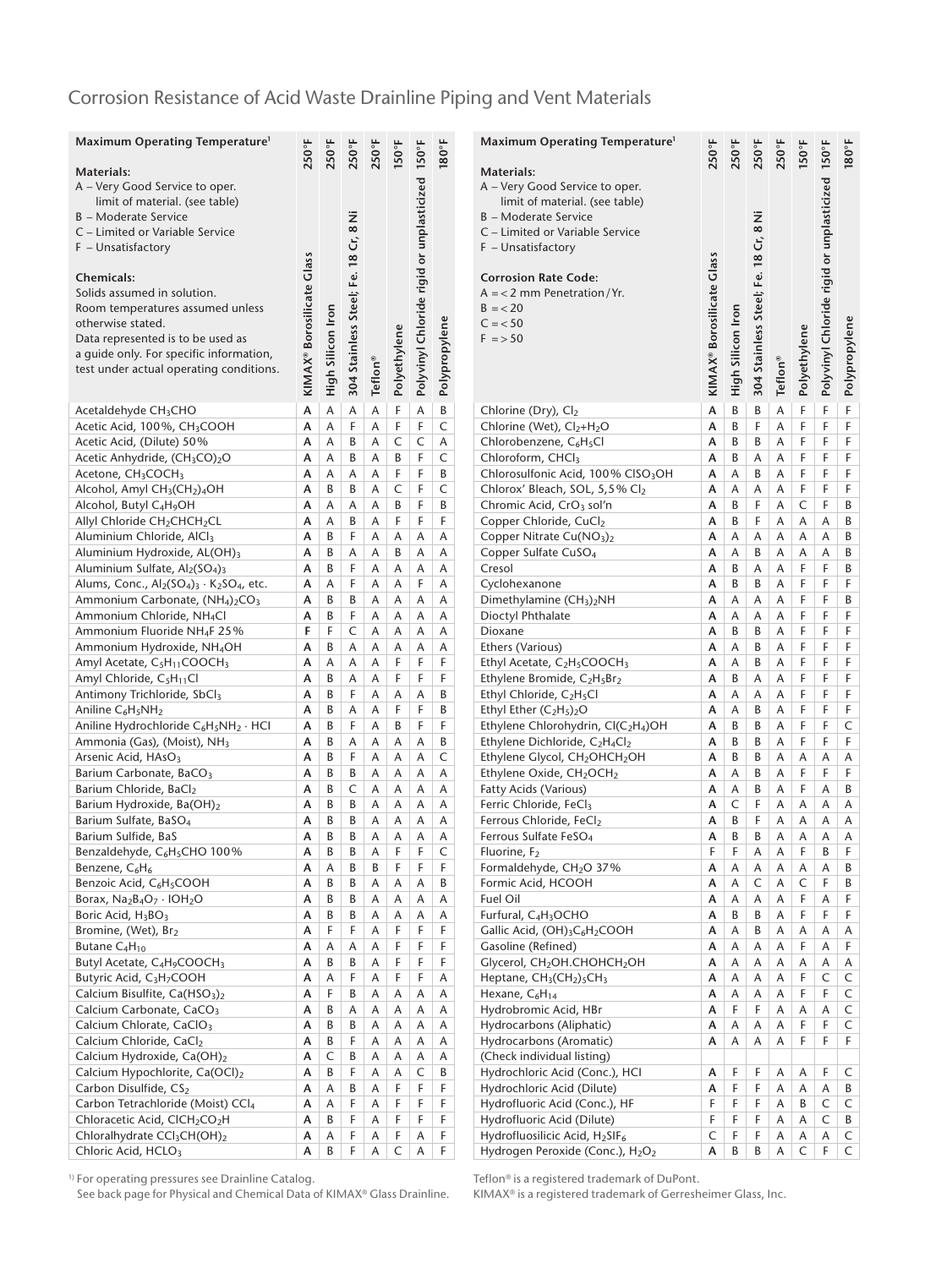### Corrosion Resistance of Acid Waste Drainline Piping and Vent Materials

| <b>Maximum Operating Temperature</b> <sup>1</sup>                                        | 250°F                     | 250°F             | 250°F                                | 250°F   | 150°F        |                                                 | 180°F         |  |
|------------------------------------------------------------------------------------------|---------------------------|-------------------|--------------------------------------|---------|--------------|-------------------------------------------------|---------------|--|
|                                                                                          |                           |                   |                                      |         |              | Polyvinyl Chloride rigid or unplasticized 150°F |               |  |
| Materials:<br>A – Very Good Service to oper.                                             |                           |                   |                                      |         |              |                                                 |               |  |
| limit of material. (see table)                                                           |                           |                   |                                      |         |              |                                                 |               |  |
| <b>B</b> - Moderate Service                                                              |                           |                   |                                      |         |              |                                                 |               |  |
| C - Limited or Variable Service                                                          |                           |                   |                                      |         |              |                                                 |               |  |
| F - Unsatisfactory                                                                       |                           |                   |                                      |         |              |                                                 |               |  |
|                                                                                          | KIMAX® Borosilicate Glass |                   | 304 Stainless Steel; Fe. 18 Cr, 8 Ni |         |              |                                                 |               |  |
| Chemicals:                                                                               |                           |                   |                                      |         |              |                                                 |               |  |
| Solids assumed in solution.                                                              |                           |                   |                                      |         |              |                                                 |               |  |
| Room temperatures assumed unless                                                         |                           |                   |                                      |         |              |                                                 |               |  |
| otherwise stated.<br>Data represented is to be used as                                   |                           |                   |                                      |         |              |                                                 |               |  |
| a guide only. For specific information,                                                  |                           |                   |                                      |         |              |                                                 |               |  |
| test under actual operating conditions.                                                  |                           |                   |                                      |         |              |                                                 |               |  |
|                                                                                          |                           | High Silicon Iron |                                      | Teflon® | Polyethylene |                                                 | Polypropylene |  |
|                                                                                          |                           |                   |                                      |         |              |                                                 |               |  |
| Iodine, I <sub>2</sub> (Wet)                                                             | A                         | F                 | F                                    | A       | F            | F                                               | C             |  |
| Isopropyl Ether (Ch <sub>3</sub> ) <sub>2</sub> CHOCH(CH <sub>3</sub> ) <sub>2</sub>     | А                         | Α                 | Α                                    | Α       | F            | F                                               | C             |  |
| Kerosene                                                                                 | A                         | Α                 | A                                    | Α       | F            | A<br>F                                          | F             |  |
| Ketones (Various), RCOR'                                                                 | A                         | Α                 | Α                                    | Α       | F            |                                                 | C             |  |
| Lauryl Chloride<br>Lead Acetate, Pb(CH3COO)2                                             | А<br>A                    | Α<br>B            | Α<br>B                               | Α<br>Α  | F<br>A       | Α<br>Α                                          | C<br>A        |  |
| Magnesium Chloride, MgCl <sub>2</sub>                                                    | A                         | В                 | C                                    | Α       | Α            | А                                               | А             |  |
| Magnesium Hydroxide, Mg(OH)2                                                             | А                         | B                 | Α                                    | Α       | Α            | А                                               | А             |  |
| Magnesium Sulfate, MgSO <sub>4</sub>                                                     | А                         | Α                 | B                                    | Α       | Α            | Α                                               | Α             |  |
| Mercury, Hg                                                                              | А                         | Α                 | Α                                    | Α       | Α            | Α                                               | A             |  |
| Methanol (Conc.), CH <sub>3</sub> OH                                                     | A                         | Α                 | A                                    | A       | Α            | A                                               | B             |  |
| Methyl Chloride, CH <sub>3</sub> Cl                                                      | А                         | Α                 | Α                                    | Α       | F            | F                                               | F             |  |
| Methylene Chloride, CH2Cl2                                                               | А                         | Α                 | B                                    | Α       | F            | F                                               | F             |  |
| Methyl Ethyl Ketone, CH3COC2H5                                                           | А                         | B                 | B                                    | Α       | F            | F                                               | C             |  |
| Methyl Isobutyl Ketone, C6H12O                                                           | А                         | B                 | В                                    | Α       | F            | F                                               | C             |  |
| Naphtha                                                                                  | А                         | B                 | Α                                    | Α       | F            | Α                                               | C             |  |
| Nickel Chloride, NiCl2                                                                   | A                         | B                 | C                                    | A       | Α            | A                                               | A             |  |
| Nickel Sulfate, NiSO <sub>4</sub>                                                        | A                         | B                 | B                                    | A       | A            | A                                               | A             |  |
| Nitric Acid (Conc.), HNO <sub>3</sub>                                                    | А                         | Α                 | F                                    | Α       | F            | F                                               | F             |  |
| Nitric Acid (Dilute)                                                                     | A                         | A                 | A                                    | Α       | A            | C                                               | B             |  |
| Nitrobenzene, C <sub>6</sub> N <sub>5</sub> NO <sub>2</sub>                              | A                         | Α                 | В                                    | Α       | F            | F                                               | C             |  |
| Nitrous Oxide                                                                            | А                         | B<br>F            | В                                    | Α       | F<br>F       | Α<br>F                                          | C<br>F        |  |
| Oleum                                                                                    | А<br>A                    | B                 | B<br>F                               | Α<br>Α  | А            | А                                               | C             |  |
| Oxalic Acid, CO2HCO2H<br>Perchloric Acid 70% HClO <sub>4</sub>                           | A                         | Α                 | F                                    | A       | Α            | F                                               | C             |  |
| Phenylhydrazine C <sub>6</sub> H <sub>5</sub> NHNH <sub>2</sub>                          | А                         | Α                 | Α                                    | Α       | F            | F                                               | C             |  |
| Phosphoric Acid (100%), H <sub>3</sub> PO <sub>4</sub>                                   | А                         | В                 | F                                    | Α       | Α            | Α                                               | B             |  |
| Phosphoric Acid (> 45% Cold) 80°F                                                        | А                         | B                 | F                                    | Α       | А            | Α                                               | Α             |  |
| Phosphoric Acid(< 45% Cold) 80°F                                                         | A                         | A                 | B                                    | Α       | А            | Α                                               | А             |  |
| Phosphorus, Trichloride, PCI <sub>3</sub>                                                | А                         | Α                 | В                                    | Α       | В            | F                                               | C             |  |
| Picric Acid, (Sol'n.), HO. C <sub>6</sub> H <sub>2</sub> (NO <sub>2</sub> ) <sub>3</sub> | А                         | B                 | В                                    | Α       | C            | F                                               | C             |  |
| Potassium Bromide, KBr                                                                   | А                         | В                 | B                                    | А       | Α            | А                                               | Α             |  |
| Potassium Carbonate, K2CO <sub>3</sub>                                                   | А                         | В                 | А                                    | Α       | Α            | А                                               | Α             |  |
| Potassium Chlorate, KClO <sub>3</sub>                                                    | А                         | В                 | В                                    | А       | Α            | Α                                               | Α             |  |
| Potassium Chloride, KCl                                                                  | A                         | А                 | В                                    | А       | Α            | А                                               | Α             |  |
| Potassium Cyanide, KCN                                                                   | А                         | В                 | В                                    | А       | Α            | А                                               | Α             |  |
| Potassium Dichromate, K2Cr2O7<br>Potassium Ferrocyanide, K4Fe(CN) <sub>6</sub>           | А                         | А                 | Α                                    | Α       | Α            | Α                                               | Α             |  |
| Potassium Hydroxide, KOH                                                                 | А<br>А                    | А<br>F            | А<br>В                               | А<br>А  | Α<br>Α       | А<br>А                                          | Α<br>А        |  |
| Potassium Nitrate, KNO <sub>3</sub>                                                      | А                         | А                 | Α                                    | Α       | А            | А                                               | Α             |  |
| Potassium Permanangate, KMnO <sub>4</sub>                                                | А                         | В                 | В                                    | А       | В            | В                                               | C             |  |
| Potassium Sulfate, K2SO4                                                                 | А                         | А                 | В                                    | А       | Α            | А                                               | А             |  |
| Potassium Sulfide, K2S                                                                   | А                         | Α                 | В                                    | А       | А            | Α                                               | Α             |  |
| Propylene Dichloride                                                                     | А                         | Α                 | А                                    | Α       | F            | F                                               | F             |  |
| Silver Nitrate, Ag NO <sub>3</sub>                                                       | А                         | А                 | В                                    | А       | А            | Α                                               | А             |  |
| Sodium Acetate, CH <sub>3</sub> COONa                                                    | А                         | B                 | B                                    | А       | А            | А                                               | Α             |  |
| Sodium Azide NaN <sub>3</sub>                                                            | А                         | Α                 | Α                                    | Α       | Α            | Α                                               | Α             |  |
| Sodium Bicarbonate, NaHCO <sub>3</sub>                                                   | А                         | А                 | Α                                    | Α       | Α            | Α                                               | Α             |  |

| Maximum Operating Temperature <sup>1</sup>                                                                 | 250°F                     | 250°F             | 250°F                                | 250°F   | 150°F        |                                                 | 180°F         |
|------------------------------------------------------------------------------------------------------------|---------------------------|-------------------|--------------------------------------|---------|--------------|-------------------------------------------------|---------------|
| Materials:                                                                                                 |                           |                   |                                      |         |              | Polyvinyl Chloride rigid or unplasticized 150°F |               |
| A - Very Good Service to oper.                                                                             |                           |                   |                                      |         |              |                                                 |               |
| limit of material. (see table)                                                                             |                           |                   |                                      |         |              |                                                 |               |
| <b>B</b> - Moderate Service                                                                                |                           |                   |                                      |         |              |                                                 |               |
| C - Limited or Variable Service                                                                            |                           |                   |                                      |         |              |                                                 |               |
| F - Unsatisfactory                                                                                         |                           |                   |                                      |         |              |                                                 |               |
| <b>Corrosion Rate Code:</b>                                                                                | KIMAX® Borosilicate Glass |                   | 304 Stainless Steel; Fe. 18 Cr, 8 Ni |         |              |                                                 |               |
| $A = 2$ mm Penetration/Yr.                                                                                 |                           |                   |                                      |         |              |                                                 |               |
| $B = 20$                                                                                                   |                           |                   |                                      |         |              |                                                 |               |
| $C = 50$                                                                                                   |                           | High Silicon Iron |                                      |         |              |                                                 |               |
| $F = 50$                                                                                                   |                           |                   |                                      |         | Polyethylene |                                                 | Polypropylene |
|                                                                                                            |                           |                   |                                      |         |              |                                                 |               |
|                                                                                                            |                           |                   |                                      | Teflon® |              |                                                 |               |
|                                                                                                            |                           |                   |                                      |         |              |                                                 |               |
| Sodium Bisulfate, NaHSO <sub>4</sub>                                                                       | A                         | Α                 | F                                    | Α       | Α            | A                                               | A             |
| Sodium Bisulfite, NaHSO <sub>3</sub>                                                                       | A                         | F                 | $\mathsf{C}$                         | Α       | A            | Α                                               | A             |
| Sodium Bromide, NaBr                                                                                       | А                         | В                 | F                                    | Α       | Α            | Α                                               | Α             |
| Sodium Carbonate, NA <sub>2</sub> CO <sub>3</sub>                                                          | A                         | B                 | B                                    | Α       | A            | Α                                               | Α             |
| Sodium Chlorate, NaClO <sub>3</sub>                                                                        | A                         | Α                 | B                                    | A       | A            | C                                               | Α             |
| Sodium Chloride, NaCl                                                                                      | А                         | B                 | F                                    | Α       | Α            | Α                                               | Α             |
| Sodium Cyanide, NaCN                                                                                       | A                         | A                 | Α                                    | A       | A            | A                                               | Α             |
| Sodium Fluoride, NaF                                                                                       | B<br>А                    | F<br>F            | F<br>C                               | Α       | Α<br>Α       | Α<br>Α                                          | Α<br>Α        |
| Sodium Hydroxide, NaOH < 85°F<br>Sodium Hydroxide NaOH < 140°F                                             | В                         | F                 | C                                    | Α<br>Α  | Α            | Α                                               | Α             |
| Sodium Hydroxide NaOH, > 160°F                                                                             | F                         | F                 | Α                                    | Α       | Α            | Α                                               | Α             |
| Sodium Hypochlorite, NaOCl                                                                                 | A                         | B                 | F                                    | Α       | C            | Α                                               | B             |
| Sodium Hyposulfate, Na2S2O <sub>4</sub>                                                                    | А                         | B                 | B                                    | Α       | Α            | Α                                               | В             |
| Sodium Nitrate, NaNO <sub>3</sub>                                                                          | А                         | Α                 | Α                                    | Α       | Α            | Α                                               | Α             |
| Sodium Sulfate, Na2SO <sub>4</sub>                                                                         | A                         | A                 | Α                                    | Α       | Α            | Α                                               | Α             |
| Sodium Sulfide, Na2S                                                                                       | F                         | B                 | F                                    | Α       | A            | Α                                               | Α             |
| Sodium Sulfite, Na2SO3                                                                                     | А                         | F                 | В                                    | Α       | Α            | Α                                               | Α             |
| Stannic Chloride, SnCl <sub>4</sub>                                                                        | A                         | A                 | F                                    | A       | A            | A                                               | Α             |
| Stannous Chloride, SnCl2                                                                                   | A                         | B                 | F                                    | A       | A            | A                                               | Α             |
| Stearic Acid, CH <sub>3</sub> (CH <sub>2</sub> ) <sub>16</sub> COOH                                        | А                         | В                 | В                                    | Α       | F            | Α                                               | В             |
| Sulfur, (Molten), S                                                                                        | A                         | A                 | Α                                    | Α       | C            | A                                               | В             |
| Sulfur Chloride (Wet), S <sub>2</sub> Cl <sub>2</sub>                                                      | А                         | F                 | F                                    | Α       | F            | F                                               | F             |
| Sulfur Dioxide (Wet), SO <sub>2</sub> +H <sub>2</sub> O<br>Sulfur Trioxide, SO <sub>3</sub>                | А<br>A                    | F<br>F            | F<br>B                               | Α<br>A  | C<br>A       | F<br>A                                          | C<br>F        |
| Sulfuric Acid (Fuming to 98%)                                                                              | А                         | F                 | Α                                    | Α       | F            | F                                               | F             |
| Sulfuric Acid (Hot Conc.) H <sub>2</sub> SO <sub>4</sub>                                                   | А                         | А                 | F                                    | A       | F            | F                                               | F             |
| Sulfuric Acid (Cold Conc.)                                                                                 | A                         | Α                 | F                                    | Α       | F            | F                                               | $\mathsf{C}$  |
| Sulfuric Acid (75% - 95%)                                                                                  | A                         | Α                 | F                                    | Α       | F            | F                                               | F             |
| Sulfuric Acid (10% – 75%)                                                                                  | А                         | Α                 | F                                    | Α       | C            | Α                                               | C             |
| Sulfuric Acid (> 10%)                                                                                      | А                         | А                 | F                                    | Α       | А            | А                                               | C             |
| Sulfurous Acid, H <sub>2</sub> SO <sub>3</sub>                                                             | А                         | F                 | F                                    | Α       | Α            | Α                                               | В             |
| Sulfuryl Chloride, SO <sub>2</sub> Cl <sub>2</sub>                                                         | А                         | B                 | B                                    | Α       | F            | F                                               | F             |
| Tetrahydrofuran (75%)                                                                                      | А                         | A                 | Α                                    | Α       | F            | F                                               | F             |
| <b>Tetralin</b>                                                                                            | А                         | В                 | Α                                    | Α       | F            | F                                               | F             |
| Thionyl Chloride, SOCl2                                                                                    | А<br>A                    | B                 | В                                    | Α       | F<br>F       | F<br>F                                          | $\mathsf C$   |
| Toluene, CH <sub>3</sub> C <sub>6</sub> H <sub>5</sub>                                                     |                           | А                 | А                                    | Α       | F            | C                                               | F<br>F        |
| Tributyl Phosphate (C <sub>4</sub> H <sub>9</sub> ) <sub>3</sub> PO4<br>Trichlorethylene, (Dry), Cl2C.CHCl | А<br>А                    | В<br>А            | Α<br>В                               | Α<br>Α  | F            | F                                               | F             |
| Tricresylphosphate, (CH <sub>3</sub> C <sub>6</sub> H <sub>4</sub> O) <sub>3</sub> PO                      | A                         | А                 | Α                                    | А       | F            | F                                               | C             |
| Turpentine                                                                                                 | А                         | В                 | В                                    | Α       | F            | F                                               | F             |
| Vinyl Acetate, C <sub>4</sub> H <sub>6</sub> O <sub>2</sub>                                                | А                         | B                 | В                                    | А       | F            | F                                               | F             |
| Water, (Distilled Lab)                                                                                     | А                         | А                 | Α                                    | Α       | А            | Α                                               | Α             |
| Xylene, C <sub>8</sub> H <sub>10</sub>                                                                     | А                         | В                 | B                                    | Α       | F            | F                                               | F             |
| Zinc Phosphate, Zn <sub>3</sub> (PO <sub>4</sub> ) <sub>2</sub>                                            | А                         | В                 | В                                    | Α       | Α            | А                                               | Α             |
| Zinc Sulfate, ZnSO <sub>4</sub>                                                                            | А                         | А                 | В                                    | Α       | А            | Α                                               | Α             |

<sup>1)</sup> For operating pressures see Drainline Catalog.

See back page for Physical and Chemical Data of KIMAX® Glass Drainline.

Teflon® is a registered trademark of DuPont.

KIMAX® is a registered trademark of Gerresheimer Glass, Inc.